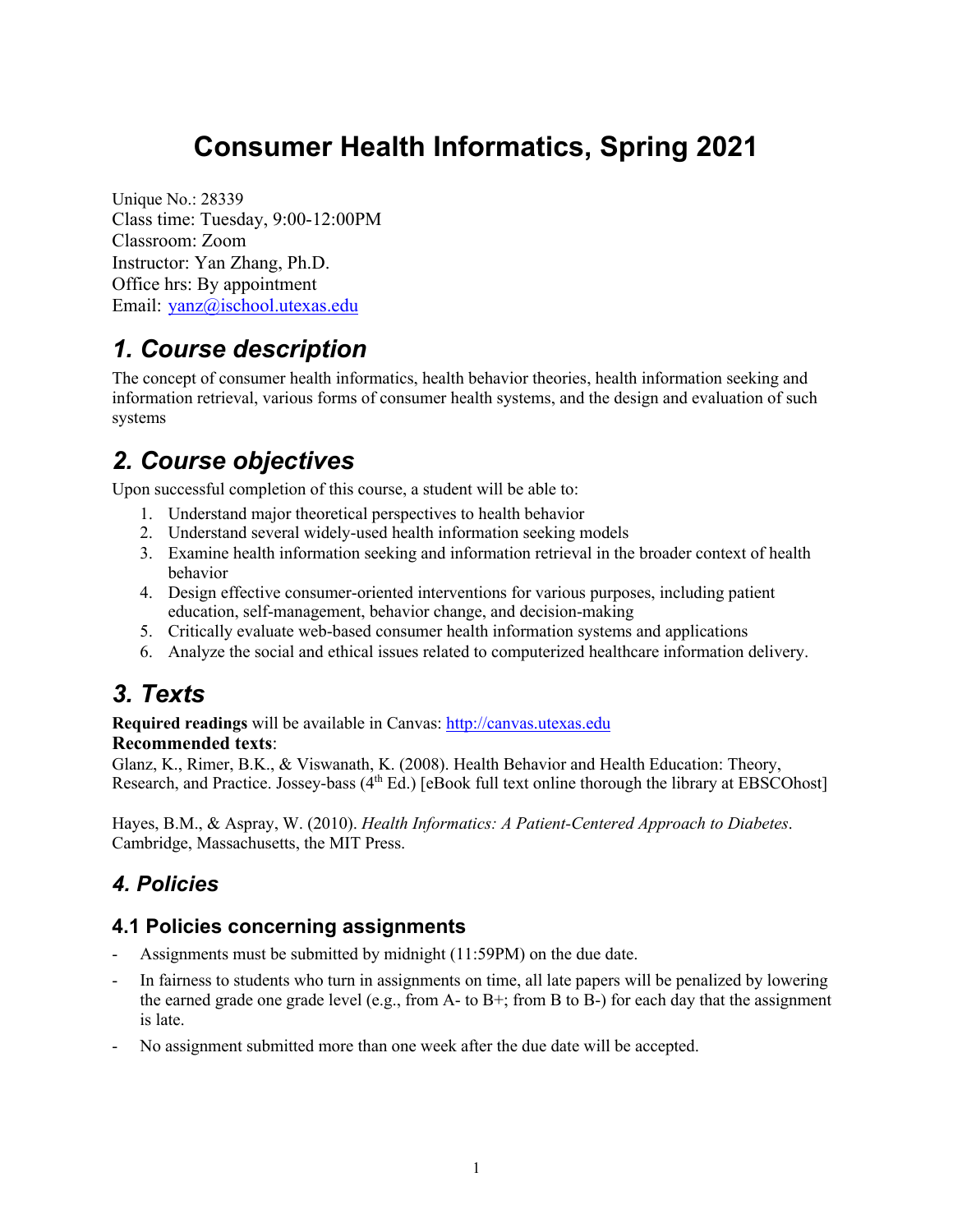These penalties will not apply to students who know in advance that they will be submitting an assignment late, and let me know in advance. "In advance" means up until 24 hours before the class session in which the assignment is due.

# **4.2 Policies on class attendance and participation**

- Reading assignments must be done before class so that you can meaningfully participate in class discussions.
- You must participate in class discussions. In-class discussions and activities play an important role in this class. Extensive participation in class discussion will be an essential element of your learning success on the subject of understanding and serving users. Active involvement in learning increases what is remembered, how well it is assimilated, and how the learning is used in new situations. Class participation will be graded as part of your final grade.
- Attending each class is highly recommended. If you know in advance that you must miss a class, let me know in advance (up until 24 hours before the class session).
- If you miss a class session, unexpectedly, get in contact with me or the TA ASAP.

# **4.3 Academic Integrity**

Each student in the course is expected to abide by the University of Texas Honor Code:

#### **"As a student of The University of Texas at Austin, I shall abide by the core values of the University and uphold academic integrity."**

This means that work you produce on assignments is all your own work.

Always cite your sources. If you use words or ideas that are not your own (or that you have used in previous class), you must make that clear otherwise you will be guilty of plagiarism and subject to academic disciplinary action, including failure of the course.

You are responsible for understanding UT's Academic Honesty Policy which can be found at the following web address: http://deanofstudents.utexas.edu/sjs/acint\_student.php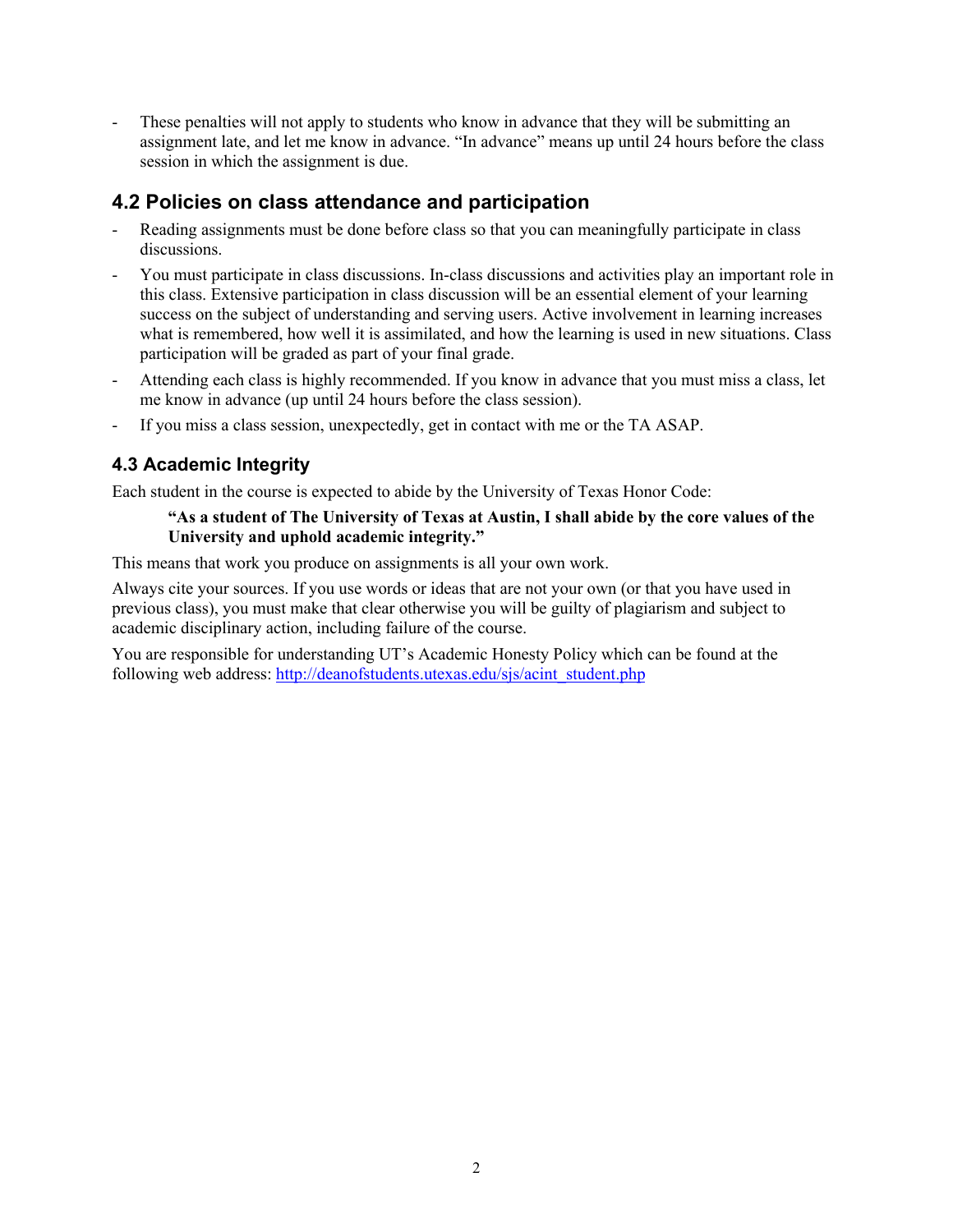# *5. Grading*

# **5.1 Grading scale**

In the School of Information, the following guidelines are used in grading:

| $\mathbf{A}$  | 4.00 | Excellent. High degree of mastery of the course material.                                   |  |  |
|---------------|------|---------------------------------------------------------------------------------------------|--|--|
| $A-$          | 3.67 | Very good.                                                                                  |  |  |
| $B+$          | 3.33 | More than satisfactory.                                                                     |  |  |
| B             | 3.00 | Satisfactory. Work consistent with academic expectations of graduate students.              |  |  |
| $B-$          | 2.67 | Less than satisfactory.                                                                     |  |  |
| $C+$          | 2.33 | Unsatisfactory. May indicate the instructor's reservations about the student's ability to   |  |  |
|               |      | meet the iSchool's academic requirements.                                                   |  |  |
| $\mathcal{C}$ | 2.00 | Unsatisfactory. Indicates the instructor's reservations about the student's ability to meet |  |  |
|               |      | the iSchool's academic requirements.                                                        |  |  |
| $C$ -         | 1.67 | Unsatisfactory. Indicates the instructor's strong reservations about the student's ability  |  |  |
|               |      | to meet the iSchool's academic requirements. Any course with a grade lower than C           |  |  |
|               |      | cannot be counted toward a student's degree.                                                |  |  |
| D             | 1.00 | Unacceptable. Indicates the instructor's very strong reservations about the student's       |  |  |
|               |      | ability to meet the iSchool's academic requirements and to earn a graduate degree.          |  |  |
|               |      | Any course with a grade lower than C cannot be counted toward a student's degree.           |  |  |
| F             | 0.00 | Failing.                                                                                    |  |  |

Semester grades will be computed as follows:

 $A = 94-100$ ;  $A = 90-93$  $B+=87-89$ ;  $B=84-86$ ;  $B-=80-83$  $C+= 77-79$ ;  $C = 74-76$ ;  $C = 70-73$  $D+= 67-69; D= 60-66$  $F =$  anything below 59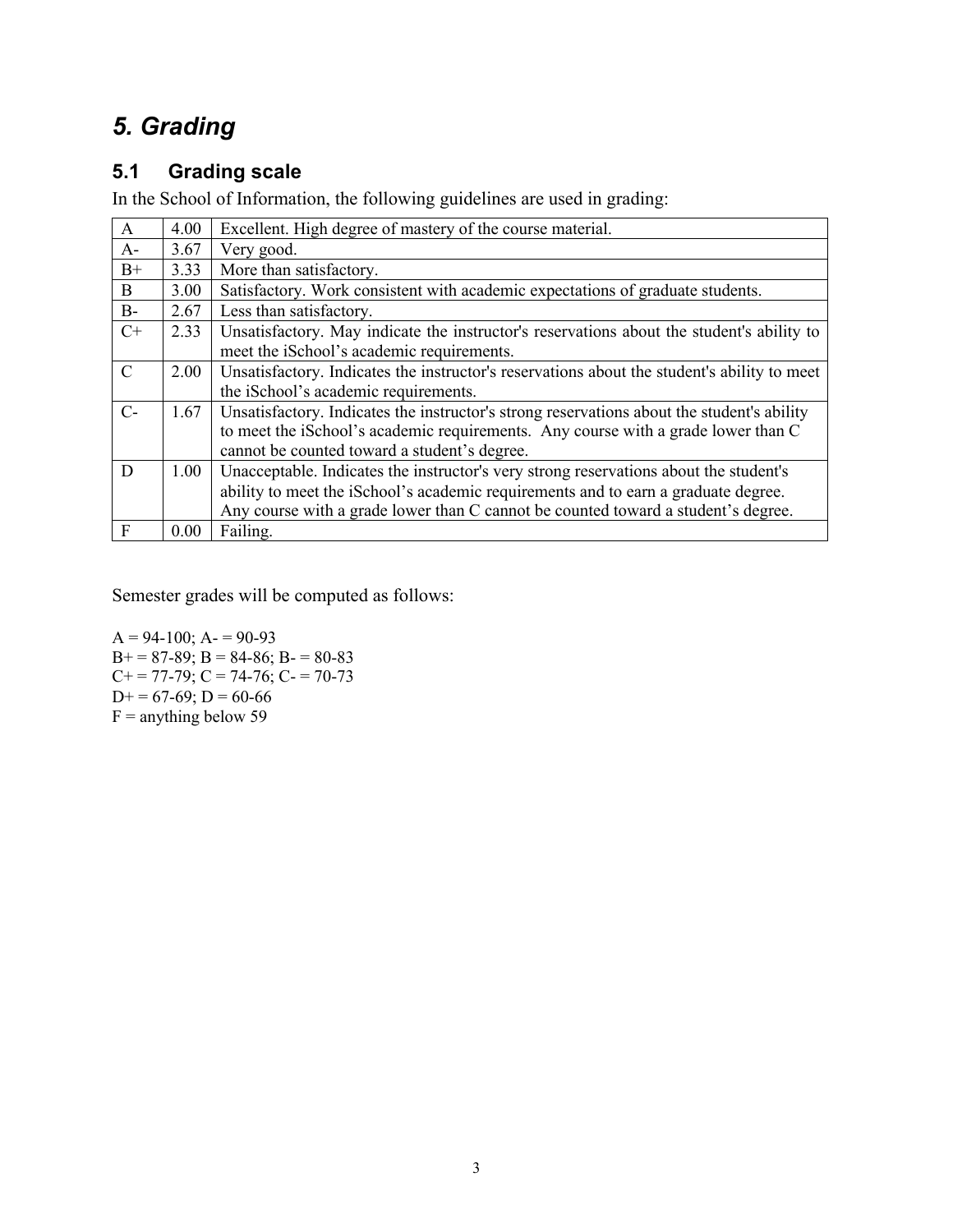# **5.2 Grading rubric for presentations in the class**

For all your presentations in this class (topic presentations and final project presentations), you are encouraged to use Powerpoint or some other presentation program (such as Open Office or Lotus Symphony). The grading rubric for the presentation is listed below (Note: This rubric was developed by Information Technology Evaluation Services, NC Department of Public Instruction. However, it was slightly modified for our purposes.)

| Organization                                                                             |                                                                                                                               |  |  |  |  |
|------------------------------------------------------------------------------------------|-------------------------------------------------------------------------------------------------------------------------------|--|--|--|--|
|                                                                                          | Audience cannot understand presentation because there is no sequence of                                                       |  |  |  |  |
| Unacceptable                                                                             | information                                                                                                                   |  |  |  |  |
| Acceptable                                                                               | Audience has difficulty following presentation because presenter jumps around                                                 |  |  |  |  |
| Good                                                                                     | Presenter presents information in logical sequence which audience can follow                                                  |  |  |  |  |
| Excellent                                                                                | Presenter presents information in logical, interesting sequence which audience can                                            |  |  |  |  |
|                                                                                          | follow                                                                                                                        |  |  |  |  |
| <b>Subject Knowledge</b>                                                                 |                                                                                                                               |  |  |  |  |
| Unacceptable                                                                             | Presenter does not have grasp of information; presenter cannot answer questions                                               |  |  |  |  |
|                                                                                          | about subject                                                                                                                 |  |  |  |  |
| Acceptable                                                                               | Presenter is uncomfortable with information and is able to answer only rudimentary                                            |  |  |  |  |
|                                                                                          | questions                                                                                                                     |  |  |  |  |
| Good                                                                                     | Presenter is at ease with expected answers to all questions, but fails to elaborate                                           |  |  |  |  |
| Excellent                                                                                | Presenter demonstrates full knowledge (more than required) by answering all class                                             |  |  |  |  |
|                                                                                          | questions with explanations and elaboration                                                                                   |  |  |  |  |
| <b>Graphics</b>                                                                          |                                                                                                                               |  |  |  |  |
| Unacceptable                                                                             | Presenter uses superfluous graphics or no graphics                                                                            |  |  |  |  |
| Acceptable                                                                               | Presenter occasionally uses graphics that rarely support text and presentation                                                |  |  |  |  |
| Presenter's graphics relate to text and presentation<br>Good                             |                                                                                                                               |  |  |  |  |
| Excellent                                                                                | Presenter's graphics explain and reinforce screen text and presentation                                                       |  |  |  |  |
| Spelling & Grammar                                                                       |                                                                                                                               |  |  |  |  |
| Unacceptable                                                                             | Presenter's presentation has more than one misspelling and more than one<br>grammatical error                                 |  |  |  |  |
|                                                                                          | Presentation has exactly one misspelling and/or exactly one grammatical error, which                                          |  |  |  |  |
| Acceptable                                                                               | a spell- or grammar checker would catch                                                                                       |  |  |  |  |
|                                                                                          | Presentation has exactly one misspelling and exactly one grammatical error, which a                                           |  |  |  |  |
| Good                                                                                     | spell- or grammar checker would not catch                                                                                     |  |  |  |  |
| Excellent                                                                                | Presentation has no misspellings or grammatical errors                                                                        |  |  |  |  |
| <b>Eye Contact</b>                                                                       |                                                                                                                               |  |  |  |  |
| Unacceptable<br>Presenter reads all of report with no eye contact                        |                                                                                                                               |  |  |  |  |
| Acceptable                                                                               | Presenter occasionally makes eye contact, but still reads most of report                                                      |  |  |  |  |
| Presenter maintains eye contact most of the time but frequently returns to notes<br>Good |                                                                                                                               |  |  |  |  |
| Excellent                                                                                | Presenter maintains eye contact with audience, seldom returning to notes                                                      |  |  |  |  |
| <b>Elocution</b>                                                                         |                                                                                                                               |  |  |  |  |
| Unacceptable                                                                             | Presenter mumbles, incorrectly pronounces terms, and speaks too quietly for<br>audience in the back of room to hear           |  |  |  |  |
|                                                                                          | Presenter's voice is low. Presenter incorrectly pronounces terms. Audience members                                            |  |  |  |  |
| Acceptable                                                                               |                                                                                                                               |  |  |  |  |
|                                                                                          | have difficulty hearing presentation.<br>Presenter's voice is clear. Presenter pronounces most words correctly. Most audience |  |  |  |  |
| Good                                                                                     | members can hear presentation.                                                                                                |  |  |  |  |
|                                                                                          | Presenter uses a clear voice and correct, precise pronunciation of terms so that all                                          |  |  |  |  |
| Excellent                                                                                | audience members can hear presentation.                                                                                       |  |  |  |  |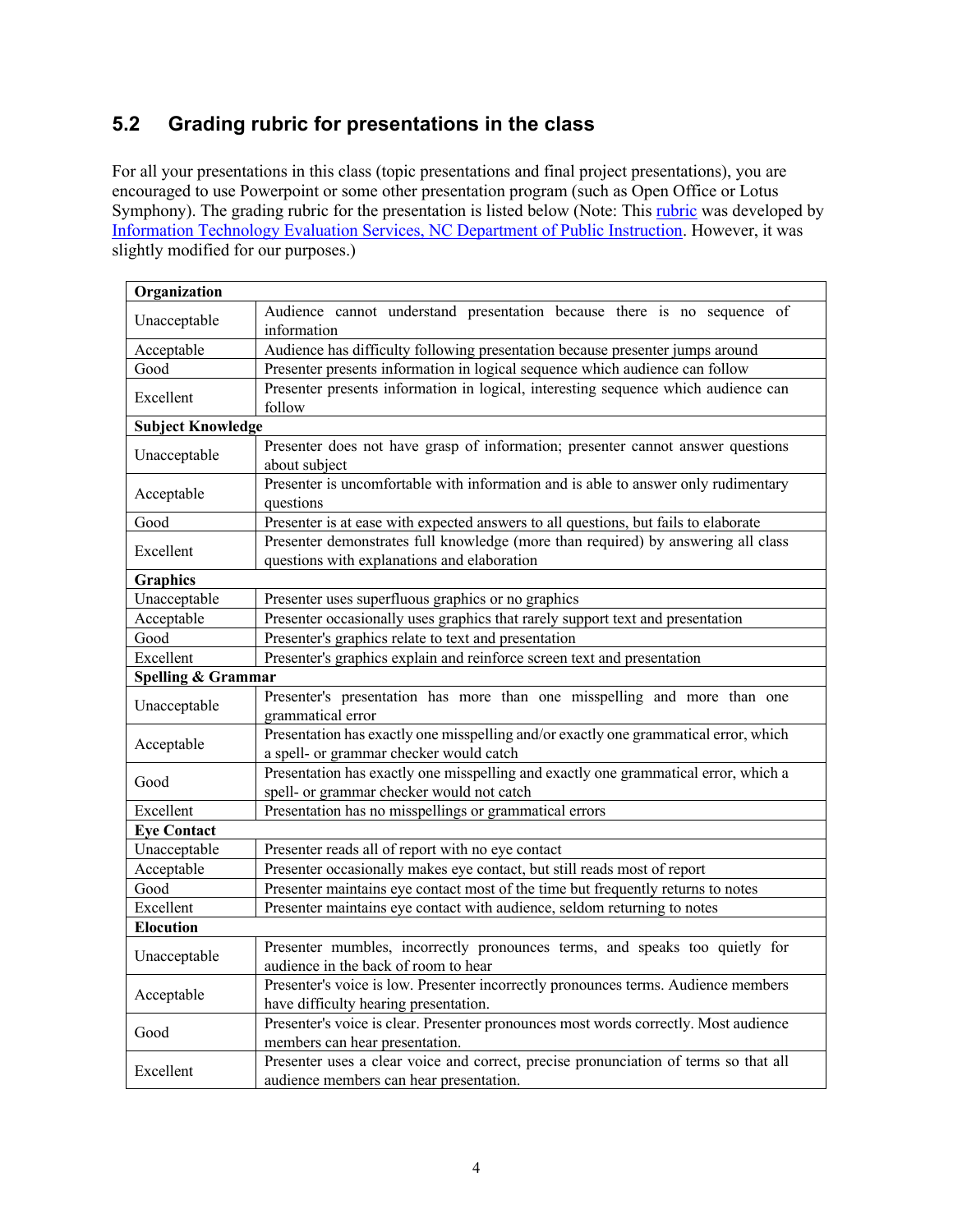# *6. Assignments*

# **6.1 Overview**

This is an overview of the assignments for this course:

|                | <b>Assignment</b>                                    | Due date      | <b>Points</b> |
|----------------|------------------------------------------------------|---------------|---------------|
|                | Attending class                                      |               |               |
| $\mathfrak{D}$ | Participating in class discussions                   |               |               |
| 3              | Show and tell                                        | Various dates |               |
| 4              | Project                                              |               |               |
|                | Project proposal                                     | Feb. 2        |               |
|                | 1st check of project progress (report in-progress)   | March 9       |               |
|                | $2nd$ check of project progress (report in-progress) | April 13      |               |
|                | Final report                                         | May 4         | 35            |
|                | Final presentation                                   | May 4         | 15            |
|                |                                                      |               | 100           |

# **6.2 Requirements for each assignment**

## *1. Attending class*

Students are required to physically attend each class and arrive at each class promptly. Class attendance will be graded as part of your final grade. If you know in advance that you must miss a class, let me know in advance (up until 24 hours before the class session). If you miss a class session, unexpectedly, get in contact with me ASAP.

## *2. Participating in class discussions*

Before each class, students are required to prepare one question, either about the readings or inspired by the readings, and post it to Canvas (http://canvas.utexas.edu) by noon (12:00PM) on each Monday. I will select among the posted questions for class discussion. You should also feel free to take advantage of the communication and discussion functions provided by Canvas to initiate discussion topics, express your opinions on certain topics, or share interesting readings.

## *3. Show and tell*

Each student will make one show-and-tell over the semester. In the show-and-tell, you will select one consumer health system or application and present it to the class. The system that you present could be, but not limited to, the following categories:

- Consumer health information retrieval systems
- Patient information and education systems
- Social media and online communities
- Personal health records or patient portals
- Serious games
- Mobile apps for disease management
- Quantified self apps
- Others... (discuss with the instructor)

The presentation could include, but not limited to, the following information:

- $\checkmark$  What does the system/app do?
- $\checkmark$  Who created this system or application?
- $\checkmark$  How does this system/app work? (a demo)
- $\checkmark$  Are there similar systems?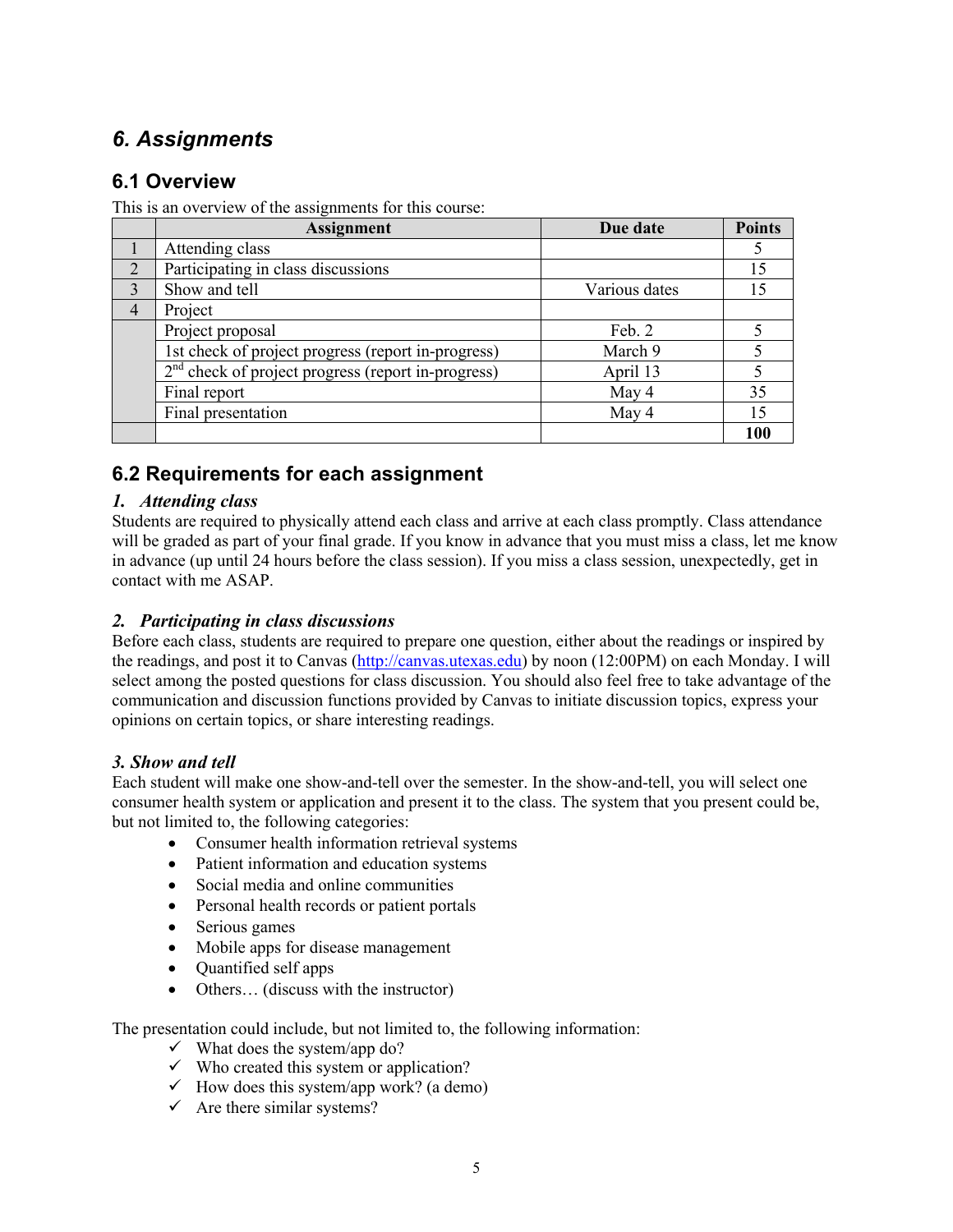$\checkmark$  How do you think about the system (in comparison to similar systems/spps when applicable)?

The instructor is available for discussion about the show-and-tell. Each show-and-tell lasts about 10-15 minutes, followed by a Q&A session. This assignment will be evaluated based on the grading rubric for presentations (section 5.2).

### *4. Final project*

The final project is a design project. Students will work in groups. Each group should not exceed four members. The rough steps for the project are:

- Propose a system that you are going to design (e.g., an iPad-based app on diabetes management for young adults, a web-based information and education system for breast cancer patients, an educational tool that helps educate patients on evaluating the quality of online health information);
- Perform a competitive analysis, i.e., conduct a review of existing similar systems (define your own rubrics in ways that would support your design decisions);
- Select one or multiple relevant health behavior or other theories and describe how the theories can inform the design;
- Create a design proposal outlining: goals that the system intends to achieve and major components of the system (in a table format listing system functions and theoretical foundations, if any, to support the design);
- Create a medium-fidelity mockup of the system (the mock-ups should include major components of the system (the top level) outlined in the proposal. When there are multiple major components, create one mock-up for each major component to represent major functionalities included in the component (the second level). No mock-ups are required for design at the third-level);
- Present your project. The presentation should be about 20 minutes long, with 5 additional minutes for Q&A. The grading criteria are listed in section 5.2.

Please discuss with the instructor if you want to choose alternative approaches (e.g., a literature review) to fulfill this assignment. The amount of work that you proposed should be equivalent to the work required by the design project outlined above.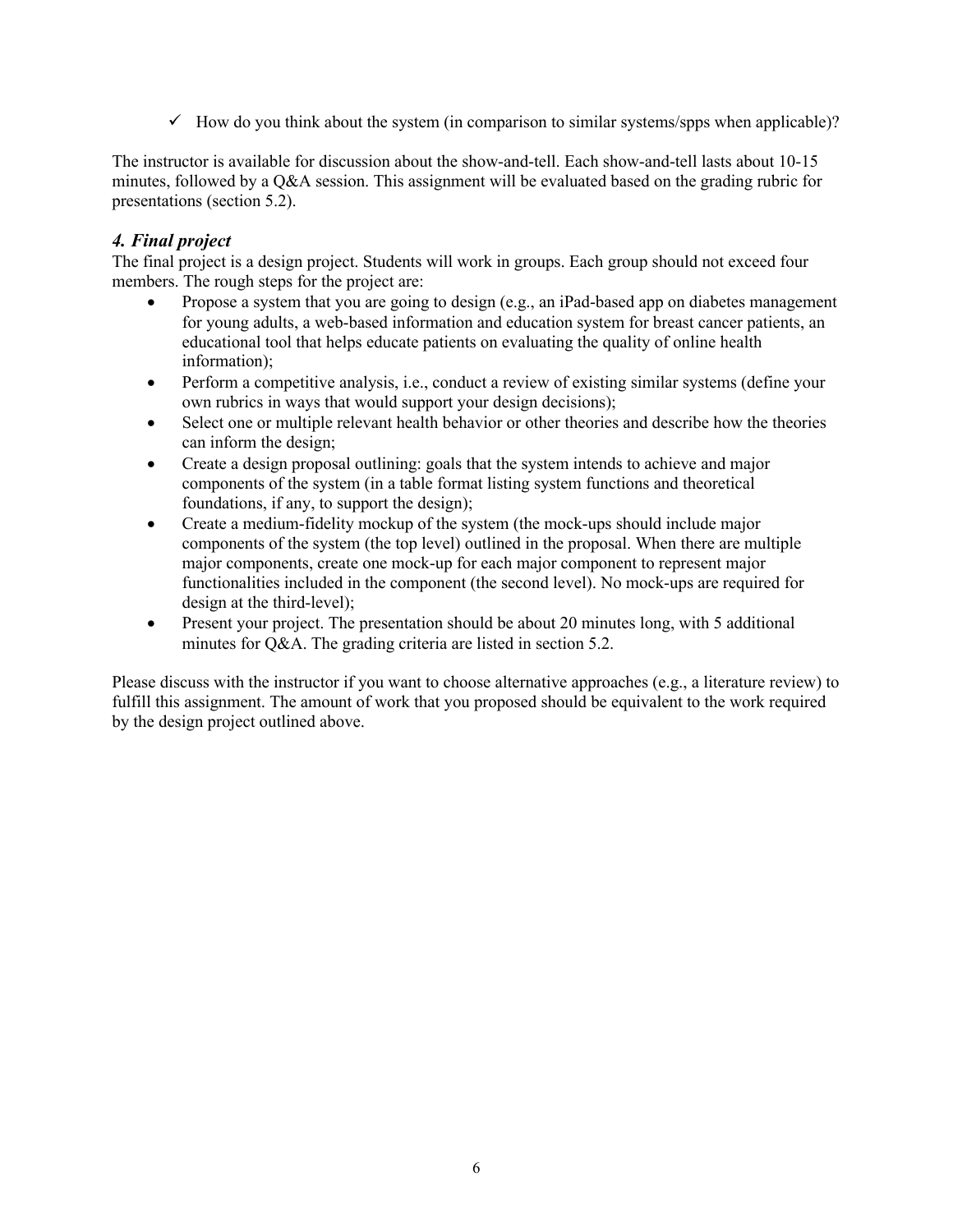# *7. Schedule & Readings*

# **7.1 Schedule**

|                | <b>Date</b> | Subject                                                   | Due                    |
|----------------|-------------|-----------------------------------------------------------|------------------------|
|                | Jan 19      | Introduction                                              |                        |
| $\overline{2}$ | Jan 26      | What is CHI?                                              |                        |
| $\overline{3}$ | Feb 2       | Individual health behavior                                | Project proposal       |
| $\overline{4}$ | Feb 9       | Interpersonal health behavior                             |                        |
| 5              | Feb 16      | Health behavior change: community and group models        |                        |
| $\overline{6}$ | Feb 23      | Health literacy, eHealth literacy, and health disparities |                        |
| $\overline{7}$ | Mar 2       | Consumer health information seeking: Information          |                        |
|                |             | sources                                                   |                        |
| 8              | Mar 9       | Consumer health information seeking: Information          | First check of project |
|                |             | needs                                                     | progress               |
| 9              | Mar 16      | ** Spring Break, no class**                               |                        |
| 10             | Mar 23      | Consumer health information retrieval and information     |                        |
|                |             | seeking behavior                                          |                        |
| 11             | Mar 30      | Design consumer health systems: Theory-guided             |                        |
|                |             | approach                                                  |                        |
| 12             | April 6     | Design consumer health systems: User-centered             |                        |
|                |             | approach                                                  |                        |
| 13             | April 13    | mHealth                                                   | Second check of        |
|                |             |                                                           | project progress       |
| 14             | April 20    | Games for health                                          |                        |
| 15             | April 27    | Personal health records, patient portals                  |                        |
| 16             | May 4       | Project presentation                                      | Final report           |
|                |             |                                                           | Project presentation   |

# **7.2 Readings**

1. Jan 19 Introduction

# 2. Jan 26 **Introduction; What is CHI**

Eysenbach, G. (2000). Consumer health informatics. *BMJ, 320* (7251), 1713-1716. Available at: http://www.bmj.com/content/320/7251/1713.full

Anderson, R. M., & Funnell, M. M. (2005). Patient empowerment: reflections on the challenge of fostering the adoption of a new paradigm. *Patient Education and Counseling, 57*(2), 153-157.

Chaudhry, B., Wang, J., Wu, S., Maglione, M., Mojica, W., Roth, E., . . . Shekelle, P. G. (2006). Systematic review: impact of health information technology on quality, efficiency, and costs of medical care. Annals of Internal Medicine, 144(10), 742-752.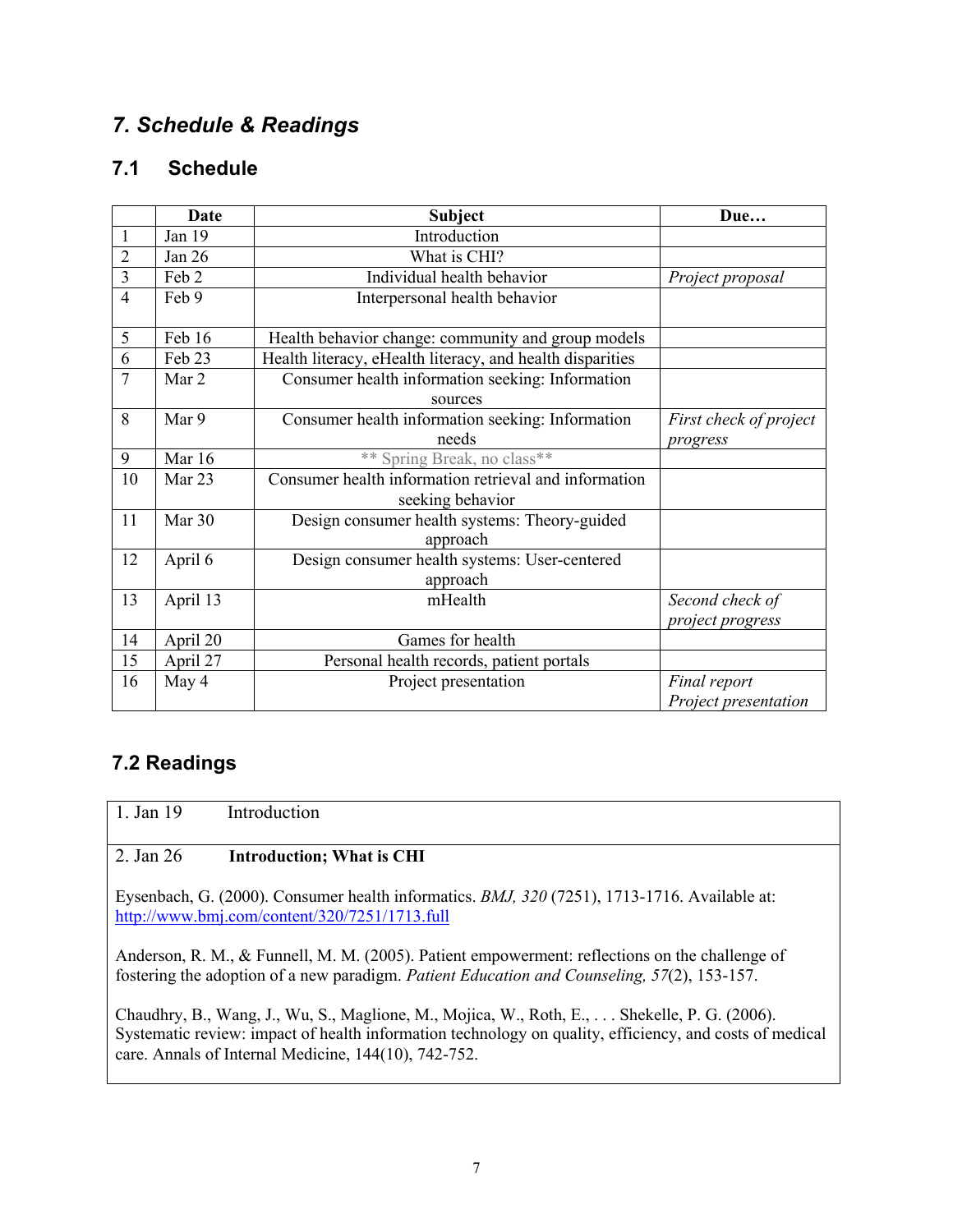Gustafson, D. H., Hawkins, R. P., Boberg, E. W., McTavish, F., Owens, B., Wise, M., . . . Pingree, S. (2002). CHESS: 10 years of research and development in consumer health informatics for broad populations, including the underserved. *International Journal of Medical Informatics, 65*(3), 169-177.

### **Recommended reading:**

Hayes, B., & Aspray, W. (2010). The informatics of diabetes: A research agenda for the socially and institutionally sensitive use of information technology to improve health care. In B. Hayes, & W. Aspray (Eds.). *Health Informatics: A Patient-Centered Approach to Diabetes* (pp. 3-81). The MIT Press. [Read P.31-49: Section 3 Information problems associated with a new diagnosis of diabetes]

### 3. Feb 2 **Individual health behavior at the individual level**

Patterson, R. (2001). The new focus: Integrating behavioral science into disease management. In R. Patterson (Eds.). Changing Patient Behavior: Improving Outcomes in Health and Disease Management (pp. 1-20). CA: Jossey-Bass.

Champion, V.L., & Skinner, C.S. (2008). Chapter 3. The health belief model. In K. Glanz, B.K. Rimer, & K. Viswanath (Eds,). Health Behavior and Health Education: Theory, Research, and Practice (pp.45- 65). Jossey-bass.

Montano, D.E., & Kasprzyk, D. (2008). Chapter 4. Theory of reasoned action, theory of planed behavior, and the integrated behavioral model. In K. Glanz, B.K. Rimer, & K. Viswanath (Eds,). Health Behavior and Health Education: Theory, Research, and Practice (pp.67-96). Jossey-bass.

Prochaska, J.O., Redding, C.A., & Evers, K.E. (2008). Chapter 5. The transtheoretical model and stages of change. In K. Glanz, B.K. Rimer, & K. Viswanath (Eds,). Health Behavior and Health Education: Theory, Research, and Practice (pp.97-121). Jossey-bass.

### 4. Feb 9 **Interpersonal health behavior**

McAlister, A.L., Perry, C.L., & Parcel, G.S. (2008). Chap. 8. How individuals, environments, and health behaviors interact: Social cognitive theory. In K. Glanz, B.K. Rimer, & K. Viswanath (Eds,). Health Behavior and Health Education: Theory, Research, and Practice (pp.189-210). Jossey-bass.

Heaney, C.A., & Israel, B. A. (2008). Chap. 9. Social networks and social support. In K. Glanz, B.K. Rimer, & K. Viswanath (Eds,). Health Behavior and Health Education: Theory, Research, and Practice (pp.45-65). Jossey-bass.

Glanz, K., & Schwartz, M. (2008). Chapter 10. Stress, coping, and health behavior. In K. Glanz, B.K. Rimer, & K. Viswanath (Eds,). Health Behavior and Health Education: Theory, Research, and Practice (pp.211-236). Jossey-bass.

### 5. Feb 16 **Health behavior change: community and group models**

Minkler, M., Wallestein, N., & Wilson, N. (2008). Chapter 13. Community and group models of health behavior change. In K. Glanz, B.K. Rimer, & K. Viswanath (Eds,). Health Behavior and Health Education: Theory, Research, and Practice (pp.287-309). Jossey-bass.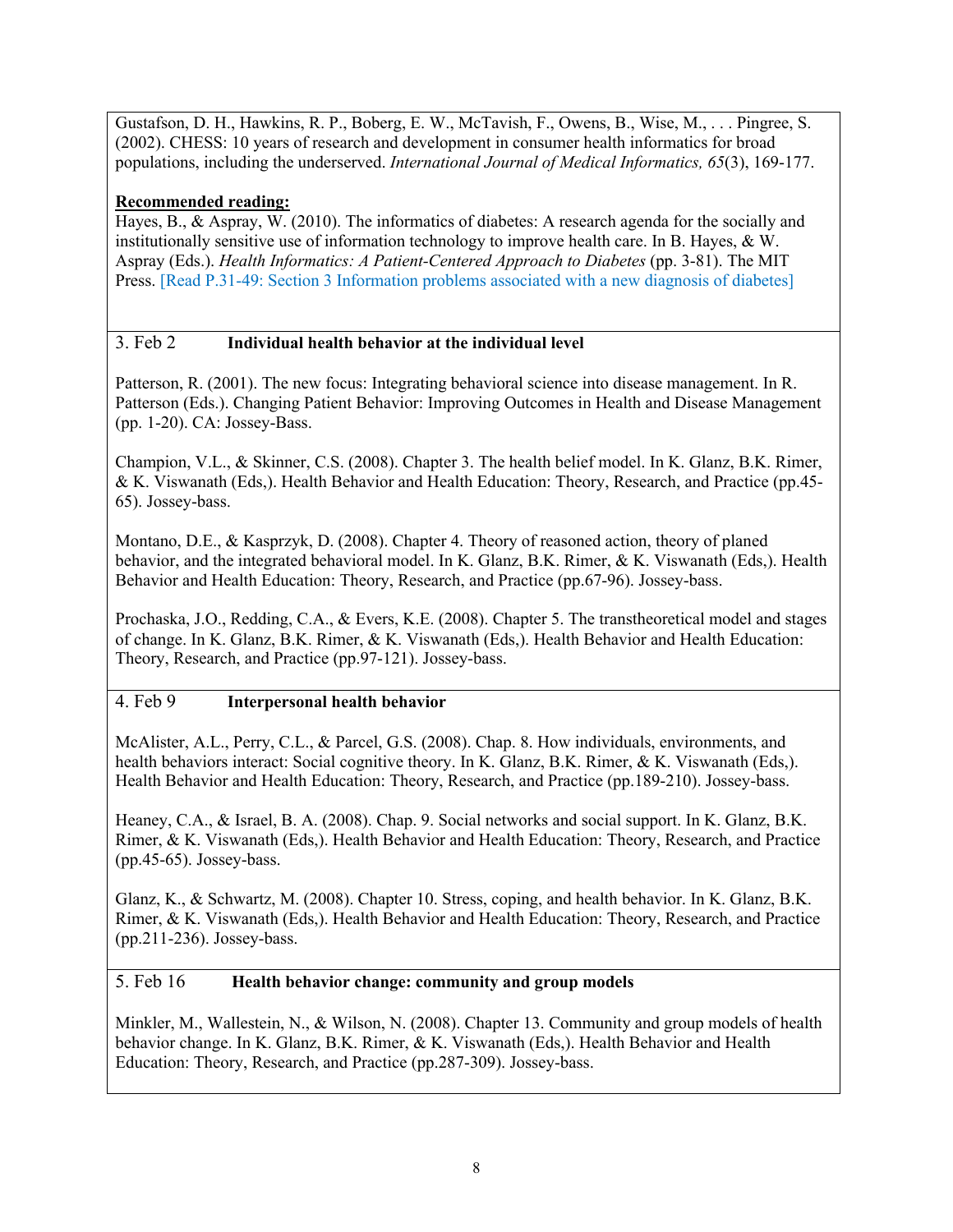Oldenburg, B., & Glanz, K. (2008). Chapter 14. Diffusion of innovations. In K. Glanz, B.K. Rimer, & K. Viswanath (Eds,). Health Behavior and Health Education: Theory, Research, and Practice (pp.313- 330). Jossey-bass.

Butteerfoss, F., Kegler, M.C., & Francisco, V.T. (2008). Chapter 15. Mobilizing organizations for health promotion: Theories of organizational change. In K. Glanz, B.K. Rimer, & K. Viswanath (Eds,). Health Behavior and Health Education: Theory, Research, and Practice (pp.335-357). Jossey-bass.

# 6. Feb 23 **Health literacy, eHealth literacy, and health disparities**

Health literacy as a public health goal: a challenge for contemporary health education and communication strategies into the 21st century | Health Promotion International | Oxford Academic. (2000). Retrieved August 20, 2018, from https://academic.oup.com/heapro/article/15/3/259/551108

Berkman, N. D., Sheridan, S. L., Donahue, K. E., Halpern, D. J., & Crotty, K. (2011). Low Health Literacy and Health Outcomes: An Updated Systematic Review. Annals of Internal Medicine, 155(2), 97. https://doi.org/10.7326/0003-4819-155-2-201107190-00005

Norman, C. D., & Skinner, H. A. (2006). eHealth literacy: Essential skills for consumer health in a networked world. Journal of Medical Internet Research, 8(2). Available at: http://www.ncbi.nlm.nih.gov/pmc/articles/PMC1550701/?report=printable

St. Jean, B., Jindal, G., Liao, Y., & Jaeger, P. (2019). The Central Roles of Information in Health Justice, Part 1: Toward a New Field of Consumer Health Information Justice. The international Journal of Information, Diversity, &. Inclusion, 3 (3), 2574-3430. DOI: 10.33137/ijidi.v3i3.32961

## 7. March 2 **Consumer health information seeking: Information sources**

Review the following websites:

- NLM: http://www.nlm.nih.gov
- National Network of Libraries of Medicine, NLM: http://nnlm.gov; Consumer health information resources (multiple languages) http://nnlm.gov/outreach/consumer/multi.html
- MeSH: https://www.nlm.nih.gov/mesh/
- MedlinePlus: http://www.nlm.nih.gov/medlineplus/
- NIH Senior: http://nihseniorhealth.gov/

Hung, M., Conrad, J., Hon, S. D., Cheng, C., Franklin, J. D., & Tang, P. (2013). Uncovering patterns of technology use in consumer health informatics. Wiley Interdisciplinary Reviews. Computational Statistics, 5(6), 432–447. https://doi.org/10.1002/wics.1276

Hawn, C. (2009). Take two aspirin and tweet me in the morning: How Twitter, Facebook, and other social media are reshaping health care. *Health Affairs, 28*(2), 361-368.

Preece, J. (1998). Empathic communities: researching out across the web. *Interactions, March + April*, 32-43.

Warren, E., Footman, K., Tinelli, M., McKee, M., & Knai, C. (2014). Do cancer-specific websites meet patient's information needs? Patient Education and Counseling, 95(1), 126-136.

8. March 9 **Consumer health information seeking: Health information needs**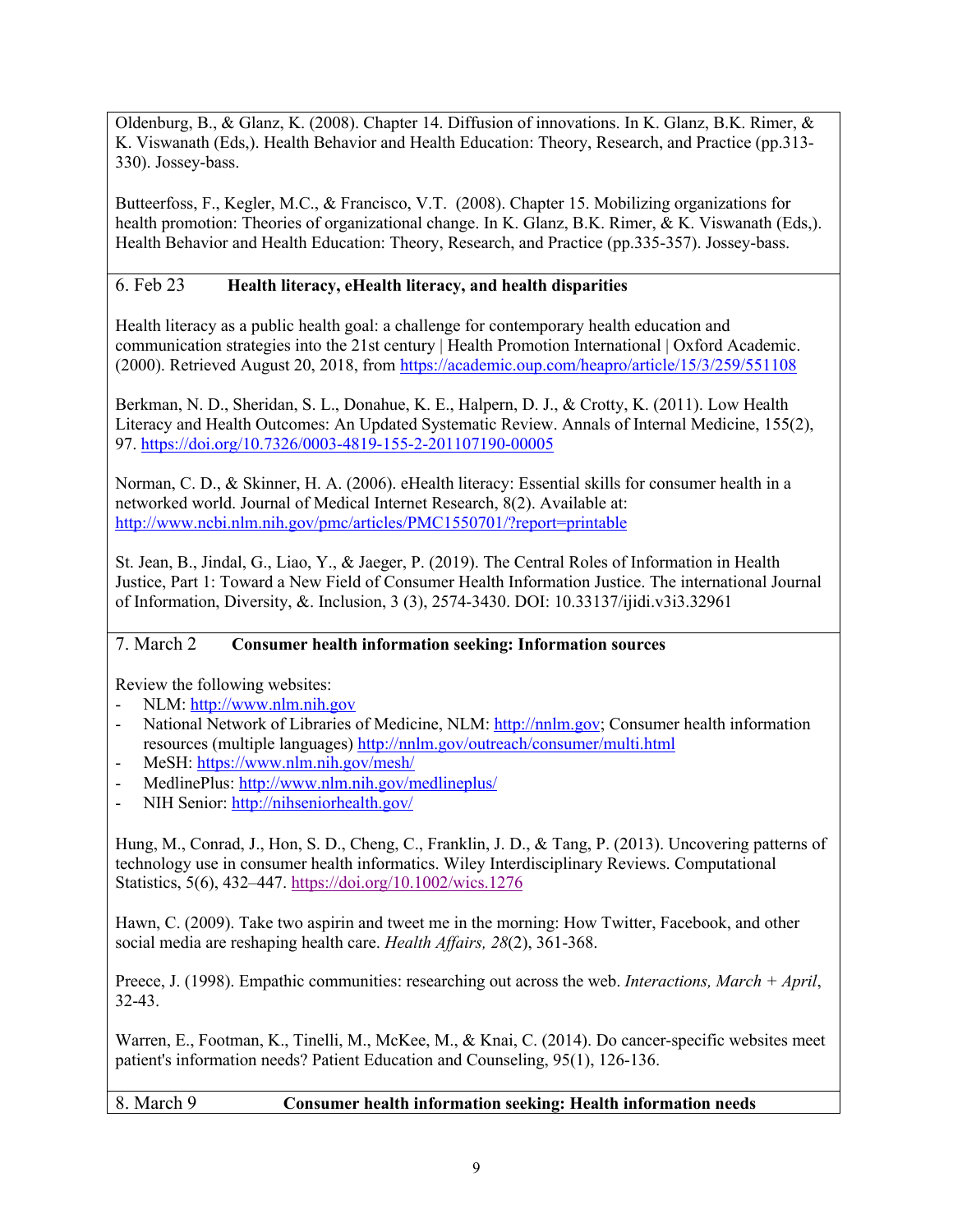Fletcher, C., Flight, I., Chapman, J., Fennell, K., & Wilson, C. (2017). The information needs of adult cancer survivors across the cancer continuum: A scoping review. Patient Education and Counseling, 100(3), 383–410. https://doi.org/10.1016/j.pec.2016.10.008

Ormandy, P. (2011). Defining information need in health - assimilating complex theories derived from information science. Health Expectations: An International Journal of Public Participation in Health Care and Health Policy, 14(1), 92–104. https://doi.org/10.1111/j.1369-7625.2010.00598.x

De Choudhury, M., Morris, M. R., & White, R. W. (2014). Seeking and sharing health information online: Comparing search engines and social media. In Proceedings of CHI 2014, 1365-1375.

Klasnja, P., Civan-Hartzler, A., Unruh, K.T., & Pratt, W. (2010). Blowing in the wind : Unanchored patient information work during cancer care. In the *Proceedings of CHI 2010*, 193-202.

9. March 16 \*\* Spring break, no class \*\*

#### 10. March 23 **Consumer health information retrieval and information seeking behavior**

Lenz, E. (1984). Information seeking: A component of client decisions and health behavior. *Advances in Nursing Science, 6*(3), 59-71.

Eysenbach, G., & Kohler, C. (2002). How do consumers search for and appraise health information on the world wide web? Qualitative study using focus groups, usability tests, and in-depth interviews. BMJ, 324(7337), 573-577.

White, R. W., & Horvitz, E. (2009). Cyberchondria: Studies of the escalation of medical concerns in Web search. ACM Transactions on Information Systems (TOIS), 27(4), Article No. 23.

Case, D.O., Andrews, J.E., Johnson, J.D., & Allard, S.L. (2005). Avoiding verses seeking: the relationship of information seeking to avoidance, blunting, coping, dissonance, and related concepts. Journal of the Medical Library Association, 93(3). Available at: http://www.pubmedcentral.nih.gov/articlerender.fcgi?artid=1175801.

#### 11. March 30 **Design consumer health systems: Theory-guided approach**

Pingree, S., Hawkins, R., Baker, T., duBenske, L., Roberts, L. J., & Gustafson, D. H. (2010). The value of theory for enhancing and understanding e-health interventions. American Journal of Preventive Medicine, 38, 103–109. https://doi.org/10.1016/j.amepre.2009.09.035

Toscos, T., & Connelly, K. (2010). Using behavior change theory to understand and guide technological interventions. In B. Hayes, & W. Aspray (Eds.). Health Informatics: A Patient-Centered Approach to Diabetes (pp. 295-326). The MIT Press.

Vorderstrasse, A., Shaw, R. J., Blascovich, J., & Johnson, C. M. (2014). A theoretical framework for a virtual diabetes self-management community intervention. Western Journal Of Nursing Research, 36(9), 1222-1237.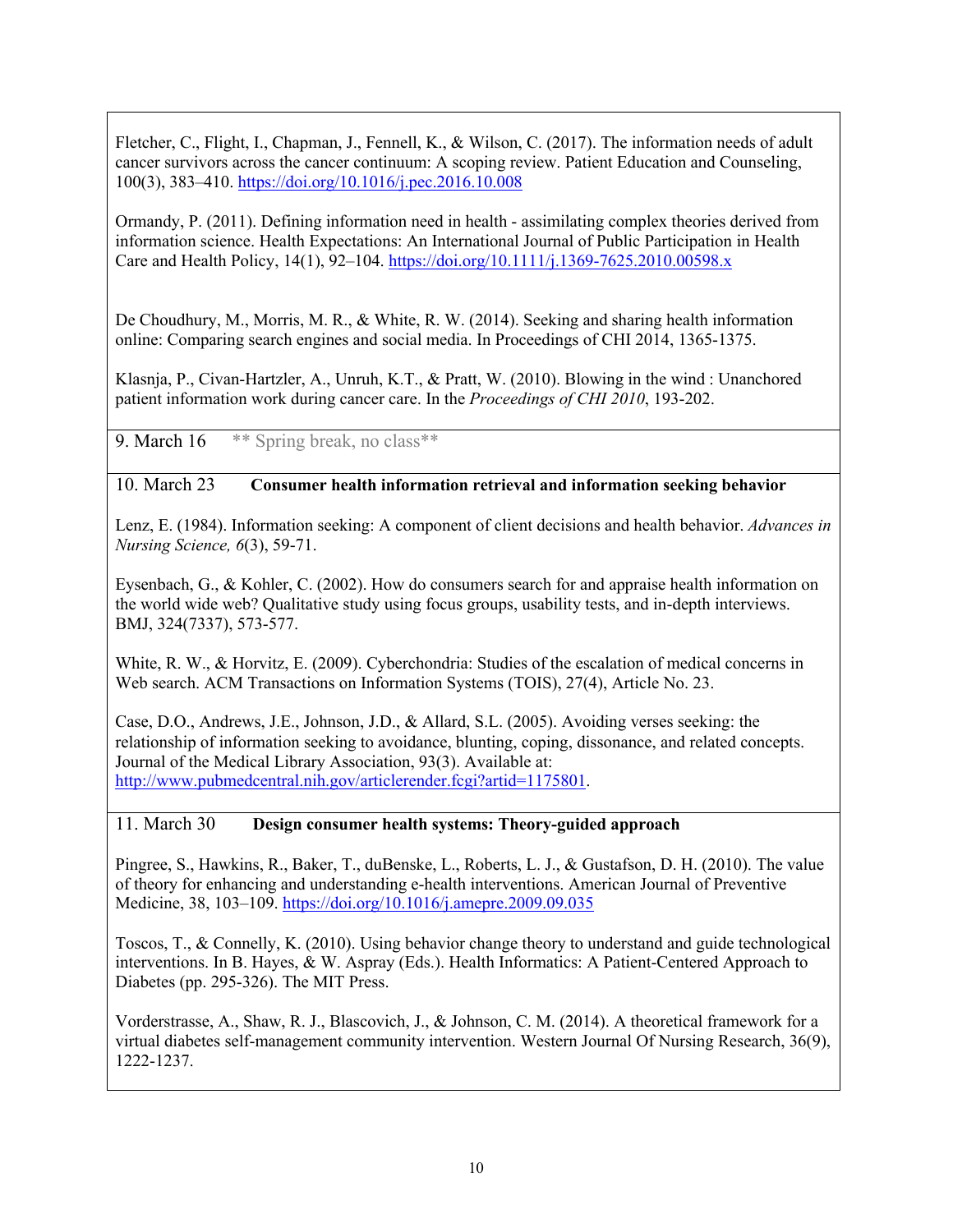Gustafson, D. H., Shaw, B. R., Isham, A., Baker, T., Boyle, M. G., & Levy, M. (2011). Explicating an Evidence-Based, Theoretically Informed, Mobile Technology-Based System to Improve Outcomes for People in Recovery for Alcohol Dependence. Substance Use & Misuse, 46, 96–111. https://doi.org/10.3109/10826084.2011.521413

### 12. April 6 **Design consumer health systems: User-centered approach**

Civan-Hartzler, A., McDonald, D.W., Powell, C., Skeels, M.M., Mukai, M., & Pratt, W. (2010). Bringing the field into focus: User-centered design of a patient expertise locator. In the *Proceedings of CHI 2010*, 1675-1684.

Khan, D.U., Siek, K.A., Meyers, J., Haverhals, L.M., Cali, S., & Ross, S.E. (2010). Designing a personal health application for older adults to manage medications. In *Proceedings of the IHI2010*, 849- 858.

## 13. April 13 **mHealth**

Klasnja, P., & Pratt, W. (2012). Healthcare in the pocket: Mapping the space of mobile-phone health interventions. Journal of Biomedical Informatics. Available at: http://www.ncbi.nlm.nih.gov/pmc/articles/PMC3272165/

Fiordelli, M., Diviani, N., & Schulz, P. J. (2013). Mapping mHealth research: A decade of evolution. Journal of Medical Internet Research, 15(5). Available at: http://www.ncbi.nlm.nih.gov/pmc/articles/PMC3668610/

Lupton, D. (2013). Quantifying the body: monitoring and measuring health in the age of mHealth technologies. Critical Public Health, 23(4), 393–403. https://doi.org/10.1080/09581596.2013.794931

Pandey, A., Hasan, S., Dubey, D., & Sarangi, S. (2013). Smartphone Apps as a Source of Cancer Information: Changing Trends in Health Information-Seeking Behavior. Journal of Cancer Education, 28(1), 138-142.

Barton, A. J. (2012). The regulation of mobile health applications. BMC Medicine, 10(1). Available at: http://www.biomedcentral.com/1741-7015/10/46.

### **Recommended reading:**

Mynatt, E.D., Abowd, G.D., Mamykina, L., & Kientz, J.A. (2010). Understanding the potential of ubiquitous computing for chronic disease management. In B. Hayes, & W. Aspray (Eds.). *Health Informatics: A Patient-Centered Approach to Diabetes* (pp. 85-106). The MIT Press.

### 14. April 20 **Games for health**

Check out the following sites:

- 1. https://medlineplus.gov/games.html
- 2. https://medicine.yale.edu/intmed/genmed/games/
- 3. http://pbskids.org/games/healthy-habits/
- 4. https://www.webmd.com/a-to-z-guides/games/default.htm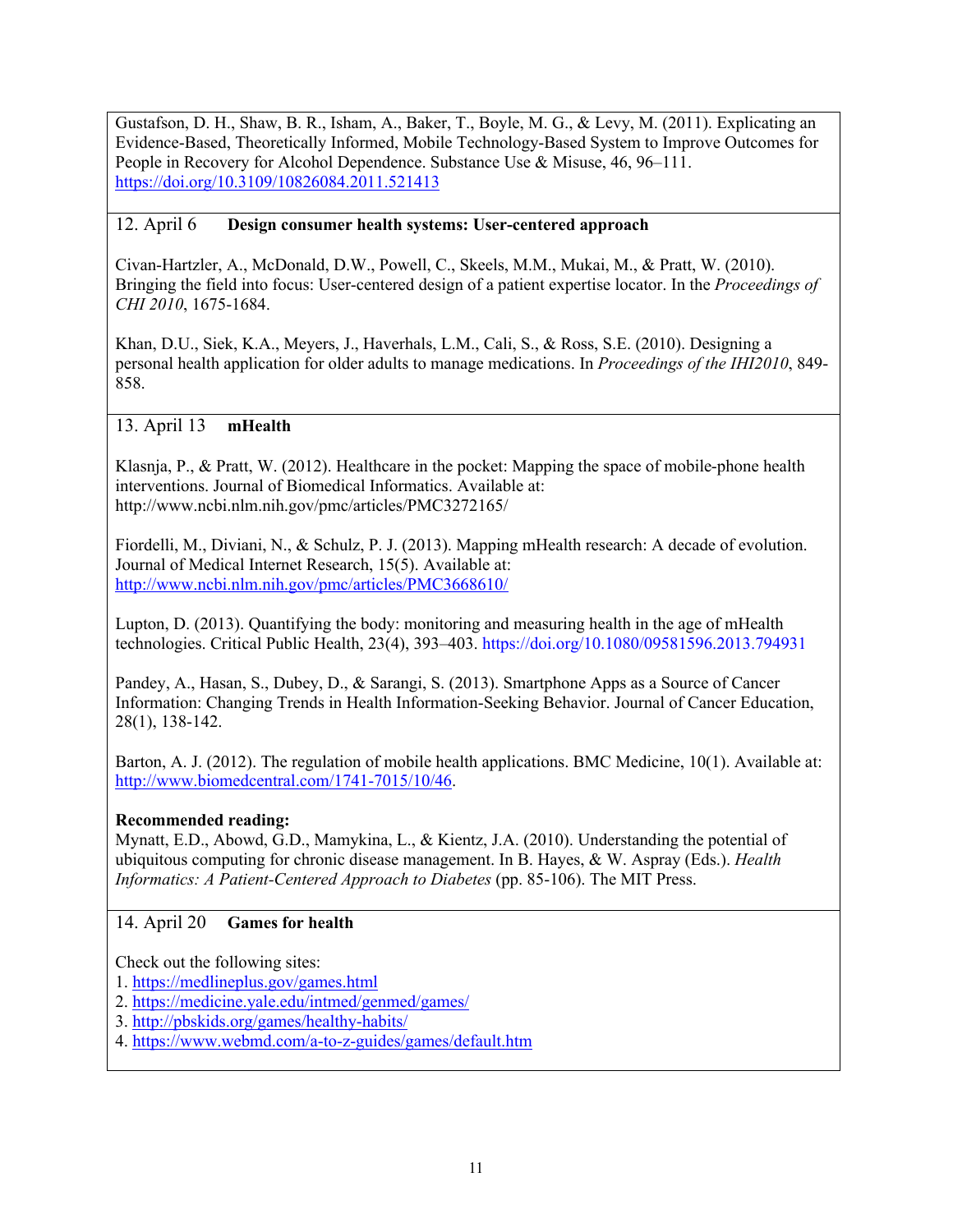Baranowski, T., Blumberg, F., Buday, R., DeSmet, A., Fiellin, L. E., Green, C. S., … Young, K. (2016). Games for Health for Children—Current Status and Needed Research. Games For Health Journal, 5(1), 1–12. https://doi.org/10.1089/g4h.2015.0026

Read J.L. (2011). Interactive games to promote behavior change in prevention and treatment. Journal of American Medical Association, 305(16), 1704-1705.

Harris, L., DeShazo, J., & Pratt, W. (2010). Diabetes and obesity: Can videogames help? In B. Hayes, & W. Aspray (Eds.). *Health Informatics: A Patient-Centered Approach to Diabetes* (pp. 131-149). The MIT Press.

### 15. April 27 **Personal health records, patient portals**

Kim, M. I., & Johnson, K. B. (2002). Personal health records: Evaluation of functionality and utility. *Journal of the American Medical Informatics Association, 9*(2), 171-180.

Ancker, J. S., Barrón, Y., Rockoff, M. L., Hauser, D., Pichardo, M., Szerencsy, A., & Calman, N. (2011). Use of an electronic patient portal among disadvantaged populations. Journal of General Internal Medicine, 26(10), 1117-1123.

Otte-Trojel, T., de Bont, A., Rundall, T. G., & van de Klundert, J. (2014). How outcomes are achieved through patient portals: a realist review. Journal of the American Medical Informatics Association: JAMIA, 21(4), 751-757.

Beard, L., Schein, R., Morra, D., Wilson, K., & Keelan, J. (2012). The challenges in making electronic health records accessible to patients. Journal of the American Medical Informatics Association: JAMIA, 19(1), 116-120.

16. May 4 Final project presentation

# *8. University Resources for Students*

The university has numerous resources that support your learning, use them to help you succeed in classes.

### *Personal or Family Emergencies*

If you experience a personal or family emergency (death in the family, protracted sickness, serious mental health issues) you should contact Student Emergency Services in the Office of the Dean of Students. As advocates, SES supports students by providing the most comprehensive outreach, assistance, intervention, and referrals. They will also work with you to communicate with me and your other professors and let them know of your situation.

### *Services and Accommodations for Students with Disabilities*

Any student with a documented disability (physical or cognitive) who requires academic accommodations should contact the Services for Students with Disabilities area of the Office of the Dean of Students at 471-6259 (voice) or 471-4641 (TTY for users who are deaf or hard of hearing) as soon as possible to request an official letter outlining authorized accommodations.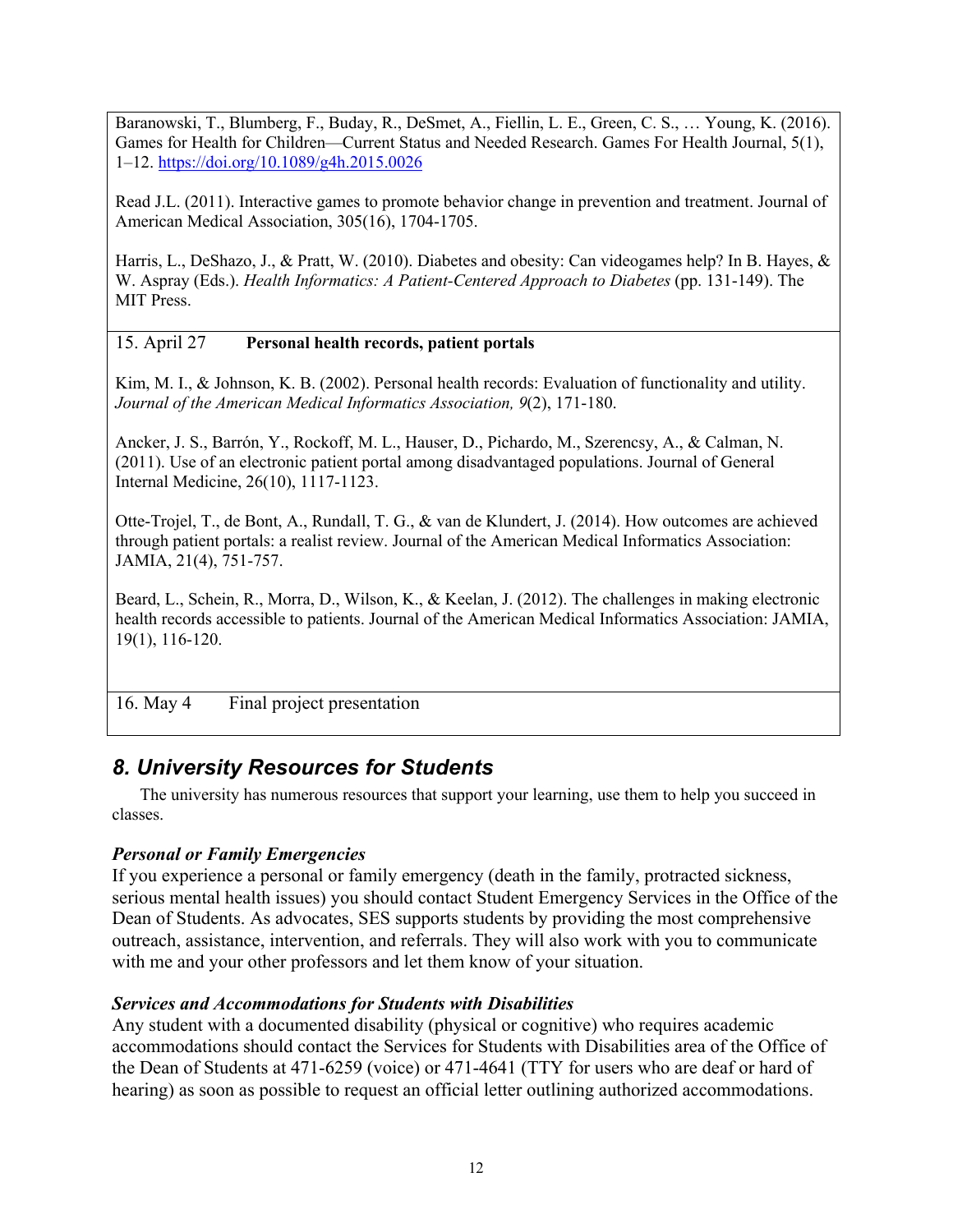## *The University Writing Center*

The UWC provides free programs to support and empower all UT graduate students. UWC consultants provide one-on-one feedback on any project at any stage of your writing process. For group accountability and instruction, check out UWC monthly writing groups, workshops, and retreats.

### *The Sanger Learning Center*

If you are looking to improve your study skills, writing skills, or public speaking skills you should take advantage of the Sanger Learning Center's classes and workshops, private learning specialist appointments, peer academic coaching, and tutoring.

## *Counseling and Mental Health Center*

There are many helpful counseling and mental health resources available on campus and an important part of the college experience is learning how to ask for help. If you or anyone you know experiences any academic stress, difficult life events, or feelings like anxiety or depression, I strongly encourage you to seek support, including from the relevant university resources.

### **Land Acknowledgment**

I would like to acknowledge that we are meeting on Indigenous land. Moreover, I would like to acknowledge and pay our respects to the Carrizo & Comecrudo, Coahuiltecan, Caddo, Tonkawa, Comanche, Lipan Apache, Alabama-Coushatta, Kickapoo, Tigua Pueblo, and all the American Indian and Indigenous Peoples and communities who have been or have become a part of these lands and territories in Texas, here on Turtle Island.

### **Important Safety Information**

*COVID-19 Update:* While we will post information related to the contemporary situation on campus, you are encouraged to stay up-to-date on the latest news as related to the student experience. https://coronavirus.utexas.edu/students

If you have concerns about the safety or behavior of fellow students, TAs or Professors, call BCAL (the Behavior Concerns Advice Line): 512-232-5050. Your call can be anonymous. If something doesn't feel right – it probably isn't. Trust your instincts and share your concerns.

The following recommendations regarding emergency evacuation from the Office of Campus Safety and Security, 512-471-5767, http://www.utexas.edu/safety/

Occupants of buildings on The University of Texas at Austin campus are required to evacuate buildings when a fire alarm is activated. Alarm activation or announcement requires exiting and assembling outside.

- Familiarize yourself with all exit doors of each classroom and building you may occupy. Remember that the nearest exit door may not be the one you used when entering the building.
- Students requiring assistance in evacuation shall inform their instructor in writing during the first week of class.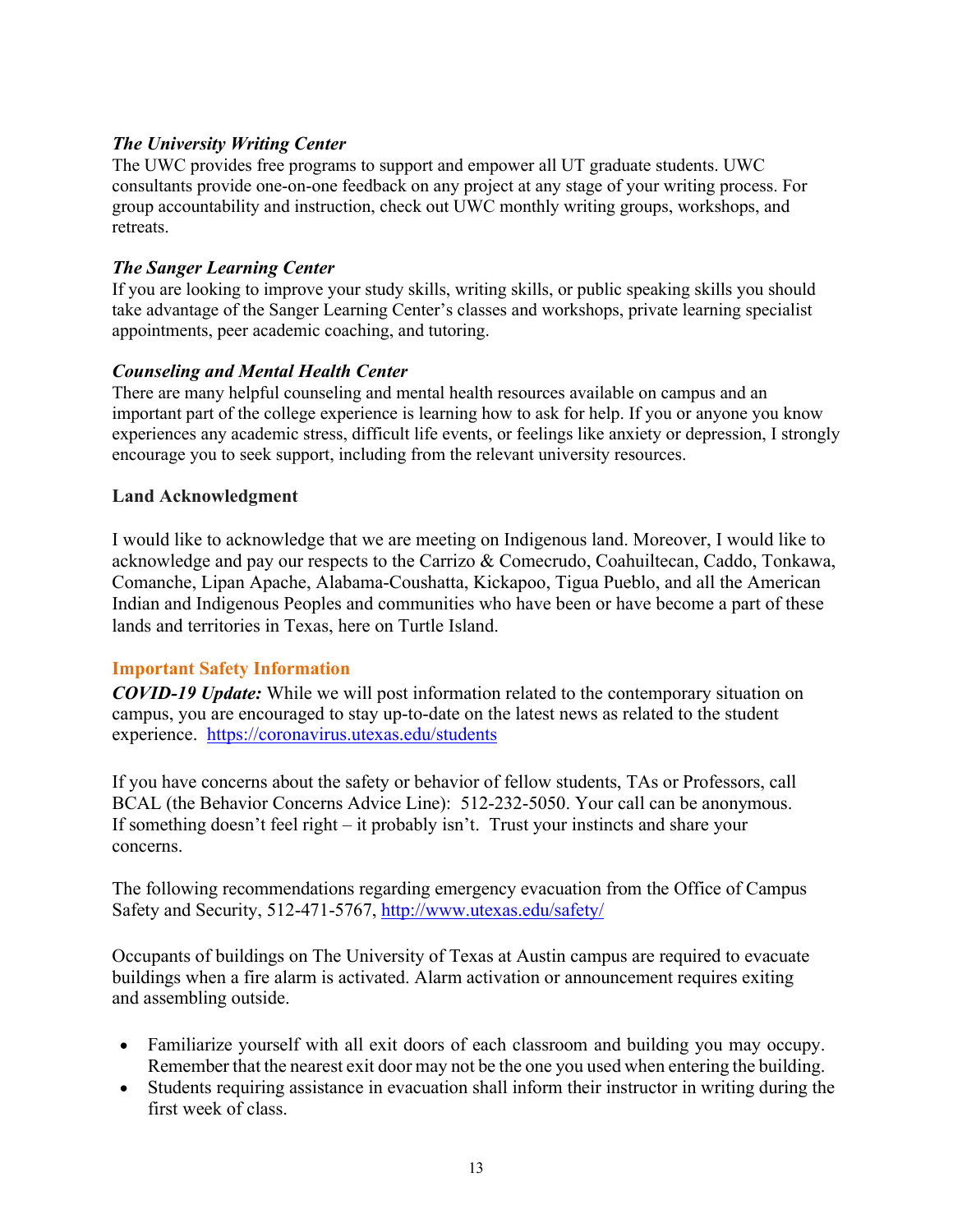- In the event of an evacuation, follow the instruction of faculty or class instructors. Do not re-enter a building unless given instructions by the following: Austin Fire Department, The University of Texas at Austin Police Department, or Fire Prevention Services office.
- Link to information regarding emergency evacuation routes and emergency procedures can be found at: www.utexas.edu/emergency

## *Evacuation Information*

The following recommendations regarding emergency evacuation from the Office of Campus Safety and Security, 512-471-5767, http://www.utexas.edu/safety/

Other resources:

- https://hogg.utexas.edu/news-resources/mental-health-and-covid-19
- https://protect.utexas.edu/students-families/

# **Title IX Reporting**

Title IX is a federal law that protects against sex and gender-based discrimination, sexual harassment, sexual assault, unprofessional or inappropriate conduct of a sexual nature, dating/domestic violence and stalking at federally funded educational institutions. UT Austin is committed to fostering a learning and working environment free from discrimination in all its forms. When unprofessional or inappropriate conduct of a sexual nature occurs in our community, the university can:

- 1. Intervene to prevent harmful behavior from continuing or escalating.
- 2. Provide support and remedies to students and employees who have experienced harm or have become involved in a Title IX investigation.
- 3. Investigate and discipline violations of the university's relevant policies.

Beginning January 1, 2020, Texas Senate Bill 212 requires all employees of Texas universities, including faculty, report any information to the Title IX Office regarding sexual harassment, sexual assault, dating violence and stalking that is disclosed to them. Texas law requires that all employees who witness or receive any information of this type (including, but not limited to, writing assignments, class discussions, or one-on-one conversations) must be reported. **I am a Responsible Employee and must report any Title IX related incidents** that are disclosed in writing, discussion, or one-on-one. Before talking with me, or with any faculty or staff member about a Title IX related incident, be sure to ask whether they are a responsible employee. If you would like to speak with someone who can provide support or remedies without making an official report to the university, please email  $\frac{advocate(@austin.utexas.edu. For more information)$ about reporting options and resources, visit http://www.titleix.utexas.edu/, contact the Title IX Office via email at titleix@austin.utexas.edu, or call 512-471-0419.

Although graduate teaching and research assistants are not subject to Texas Senate Bill 212, they are still mandatory reporters under Federal Title IX laws and are required to report a wide range of behaviors we refer to as unprofessional or inappropriate conduct of a sexual nature, including the types of conduct covered under Texas Senate Bill 212. The Title IX office has developed supportive ways to respond to a survivor and compiled campus resources to support survivors.